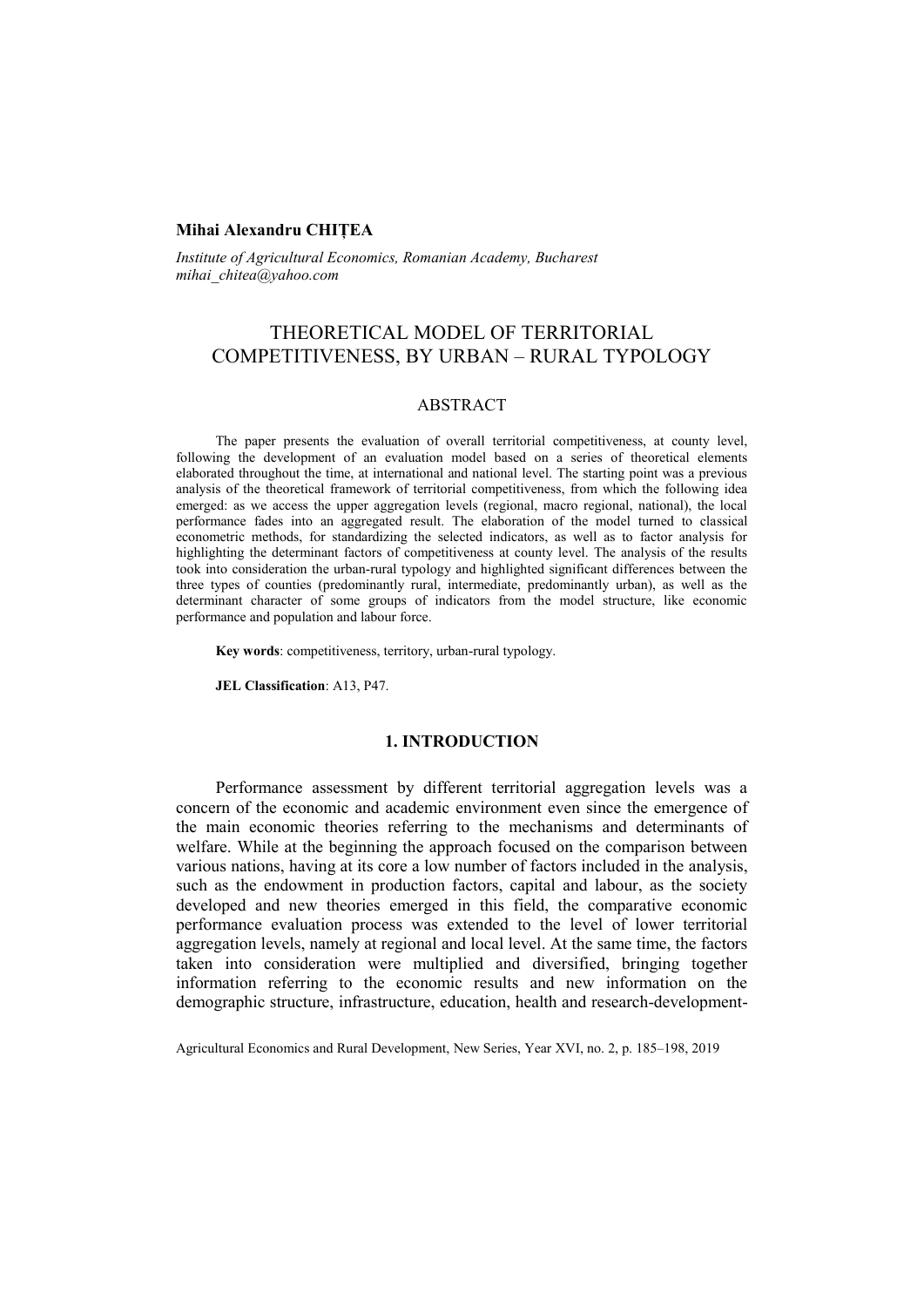innovation. Developed over time, some of these competitiveness assessment methods have become benchmarks in this field, being elaborated by prestigious international bodies on the basis of numerous criteria and having behind them dozens or hundreds of statistical indicators considered relevant for such an endeavour. Most of these are addressed to the national and regional territorial aggregation levels, providing a solid scientific basis for comparisons between states/nations from different continents, as well as between different regions. Two representative examples are the Global Competitiveness Index, elaborated by the World Economic Forum and the Regional Competitiveness Index, elaborated under the coordination of the European Commission,

However, in the last decade, with the growing importance attached to the lower territorial aggregation levels (zonal, local), as important elements for preserving local specificities, the number of competitiveness assessment methods/models at these levels increased. Generally developed by the academic environment (research institutes and centers, universities), these have in view a comparative assessment of performance (competitiveness) of certain specific areas (zones, counties, localities) of interest; these models also contain common elements with those from the upper aggregation levels, but also elements specific to the investigated areas and aggregation level.

The current approach is based on the consultation of the rich literature elaborated over time, on the analysis of the main theories, methods and models for the assessment of territorial performance, expressed in terms of competitiveness; it has in view the development of a competitiveness assessment model at county level, as well as the analysis of results by urban-rural typology, in order to develop customized development proposals.

# **2. STATE OF KNOWLEDGE**

The concerns for competitive performance evaluation at territorial level date back to several hundred years, with the emergence of the first important economic theories, these being interconnected. The multiplication of contributions in this field over time was followed by the emergence of numerous methods, models and techniques for competitiveness assessment, elements that were described in a previous article. In this context, we shall next briefly present the main theoretical and practical elements in the field of territorial competitiveness assessment, which represented the basis for the development of research in this field:

*A. Conceptual theories and elements in the field of competitiveness:*

• the theory of mercantilism  $-15<sup>th</sup>-17<sup>th</sup>$  centuries, putting in the foreground, as essential element for the creation of the wealth of a nation, the trade balance, the difference between exports and imports respectively;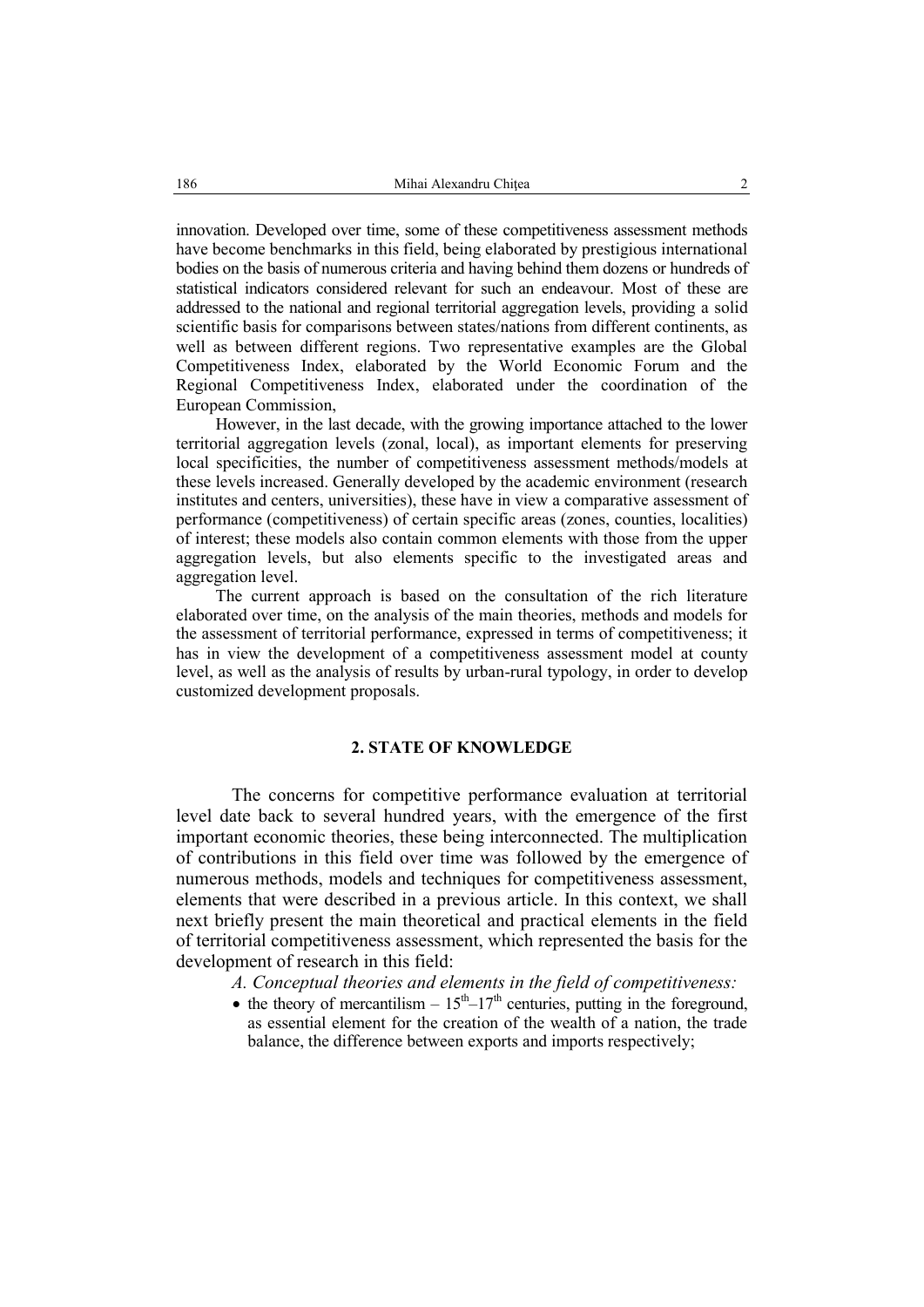- Adam Smith's absolute advantage theory  $(1776)$  the absolute advantage (resulting from the world trade) is represented by the national production cost (higher) and the import price (lower). In this context, each country should focus on specialization – producing goods for which it has absolute advantage and importing those goods that are more costly to generate at national level;
- The theory of comparative advantage, by David Ricardo (1817), states that, beyond the absolute advantage concept, the trade advantages may appear when two countries specialise in producing goods in which they have comparative advantage. In his model, the technological differences in production between industries and countries generate labour productivity differences;
- The Heckscher-Ohlin Model H-O Model (1933) builds on Ricardo's model, incorporating two production factors, namely labour and capital. Unlike the latter model, the H-O Model assumes that technologies are identical across nations and the comparative advantages are determined by the differences at the level of relative abundance of production factors. In other words, the countries will specialise in the production of those goods that utilise more intensively the production factors that are abundant at their level;



*Source:* own processing

Figure 1. Theoretical elements of competitiveness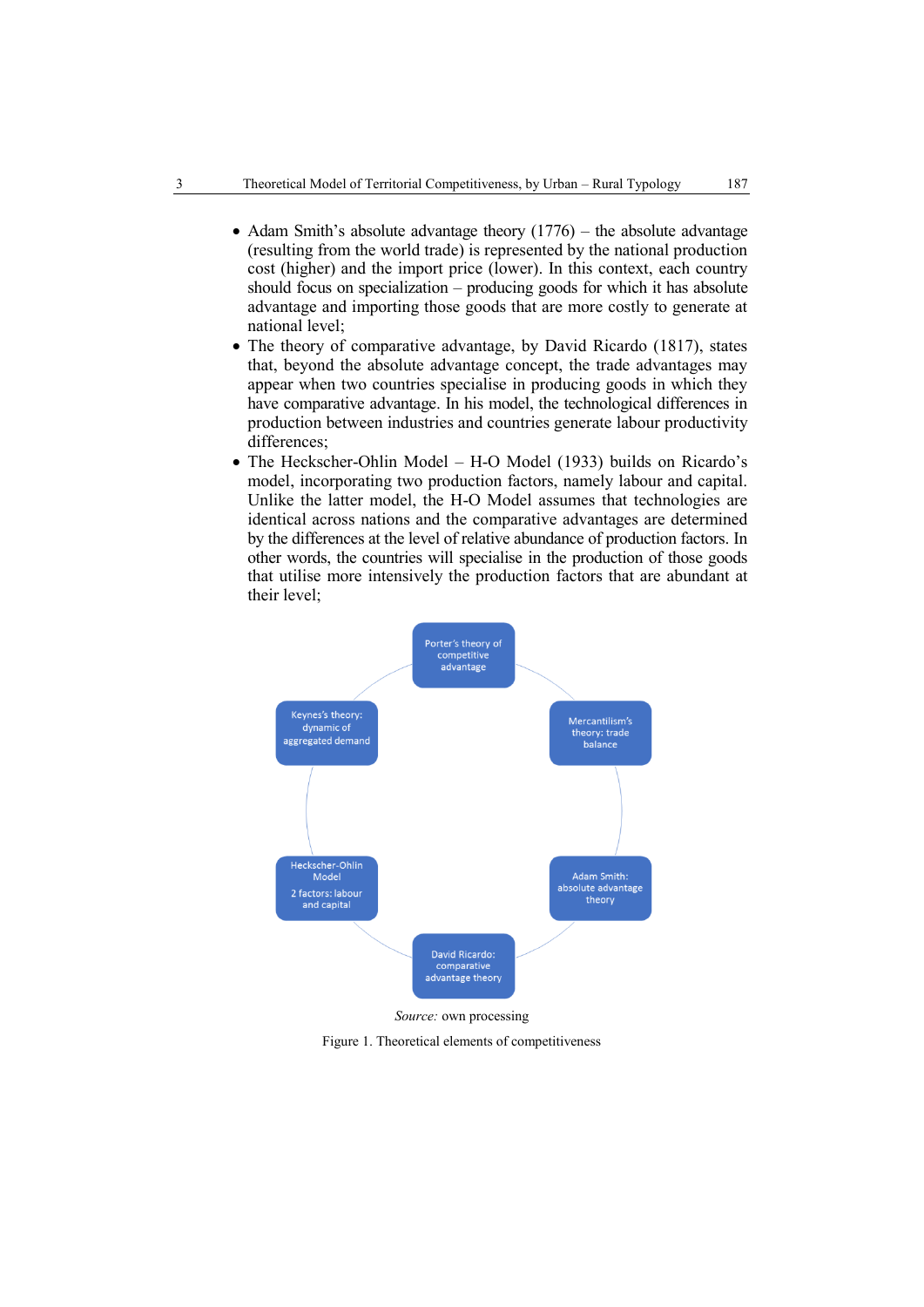- Keynes' theory  $(1936)$  represents the theory of short-term dynamics of aggregate demand and employment in the economy, based on expectations, because they influence investments and consumer behaviour. The aggregate result is considered to be the sum of consumption, investments, government expenditure, plus exports minus imports.
- The theory of competitive advantage Michael Porter (1990) considers that the determining factor of a nation's competitiveness is the technological upgrading and innovation capacity of its industry – "companies gain an advantage over the best global competitors due to pressure and competition".

#### *B. Competitiveness assessment methods/models:*

- Global Competitiveness Yearbook elaborated by the Management Development Institute, which has been published since 1989. It analyses the performance of 61 countries on the basis of more than 340 criteria measuring various facets of competitiveness. In this case, the focus is laid on the Gross Domestic Product per capita as indicator of general competitiveness, but the key indicator role of the living standard is also recognized.
- Global Competitiveness Index developed by the World Economic Forum, GCI combines 114 indicators that capture the important concepts for competitiveness, indicators grouped into 12 pillars: institutions, infrastructure, macro-economic environment, health and primary education, higher education and training, goods market efficiency, labour market efficiency, financial market development, technological readiness, market size, business sophistication, and innovation.
- Regional Competitiveness Index European Commission, RCI includes 11 pillars that describe the different aspects of competitiveness, classified into three groups:
- Basic: 1. Institutions, 2. Macroeconomic Stability, 3. Infrastructure, 4. Health, 5. Basic Education;
- Efficiency: 6. Higher Education, Training and Lifelong Learning, 7. Labour Market Efficiency and 8. Market Size;
- Innovation: 9. Technological Readiness, 10. Business Sophistication and 11. Innovation.
- UK Regional Competitiveness Index, developed by the Department of Trade and Industry of UK. It includes 14 indicators selected by DTI in the analysis, many of these indicators measuring the regional competitiveness effects.
- $\bullet$  Model for local competitiveness assessment Croatia O. Mikuš, R. Franić and I. Grgić (2012). The model was developed for the assessment of rural area competitiveness in the county Zagreb, located in the proximity of the capital city; the county Zagreb was next compared to the national average on the basis of rural competitiveness index. The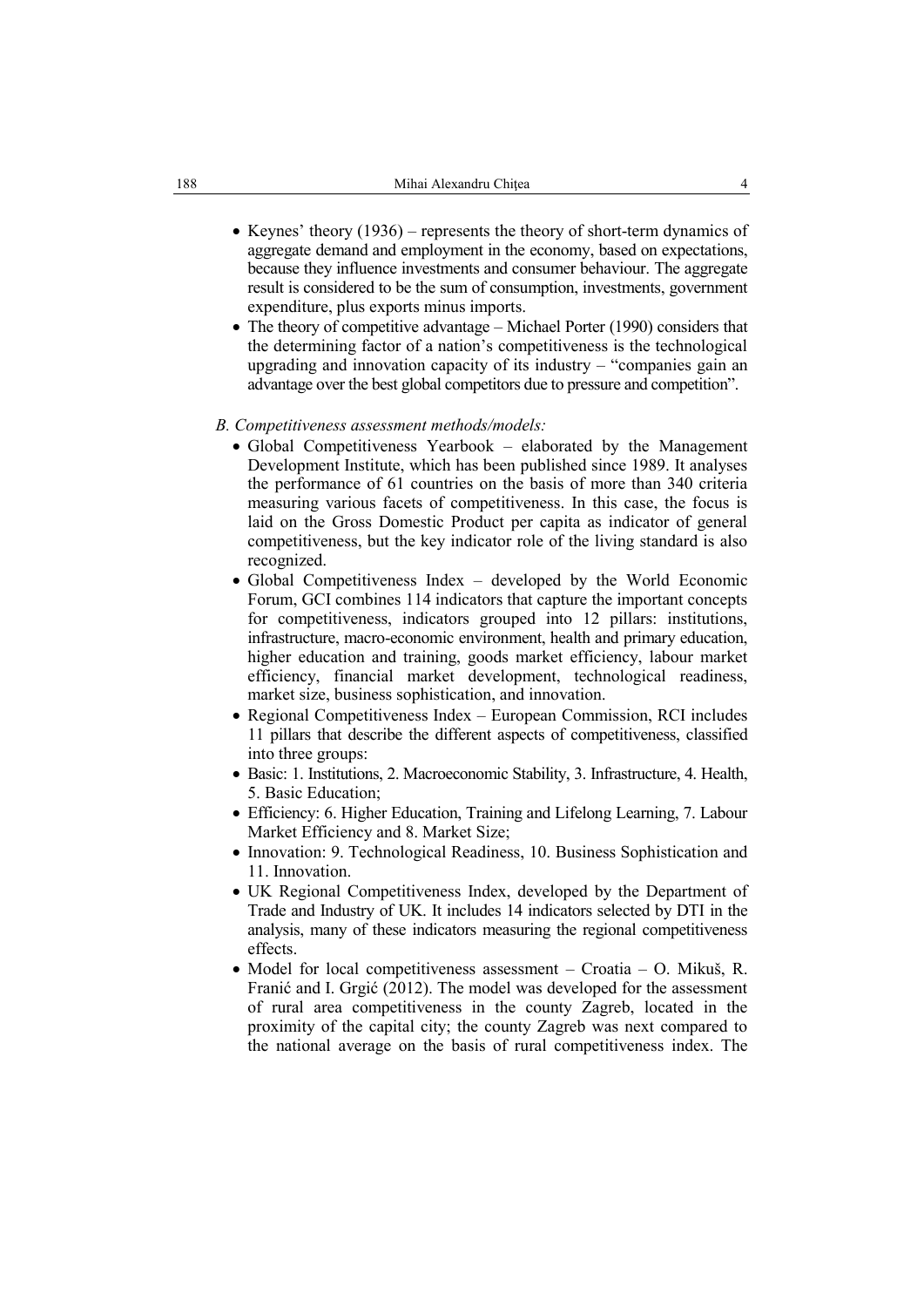selection of indicators for measuring rural competitiveness was based on the sustainable rural development concept and grouped the indicators into four categories: human resources, state of the non-agricultural economic sector, state of agricultural economic sector and of other income gaining activities on agricultural households.

Alongside with these conceptual elements developed worldwide, we must also mention a few national concerns regarding the assessment of territorial competitiveness:

- Studies based on a set of specific indicators that highlight a few aspects under investigation (Altar *et al*., 2006, Iancu – coordinator, 2005, E. Pelinescu – coordinator, 2006); integrative model for the economy (Mereuță, Horniaschi, Chilian *et al*., 2005, Mereuță *et al*., 2004, 2010, 2012) – (Iordan, Pelinescu, 2014);
- Formulation of operational concepts of the cohesion and competitiveness policy (2009) – study elaborated by a team of authors consisting of Valentin Cojanu, Elena Botezatu and Ion Peleanu. The material capitalizes on previous concerns of professor Valentin Cojanu in the field of competitive development in the territory, and aims at the formulation and graphical representation of operational forms of territorial development on the basis of a theoretical construction, by four coexisting levels: urban field, groups of related industries, development area and areas with deficiency of location (or specific problems). According to authors, the "great challenge of European policies dedicated to territorial development and the opportunity of this study reside in the attempt to highlight the connection or lack thereof between the concepts of polycentrism and regional competitiveness and at the same time between cohesion and competitiveness, in order to support territorial development". The study brings to reader's attention the main theories and concepts linked to competitiveness in general and to regional competitiveness in particular, with reference to the regional competitiveness assessment matrix developed by the Applied Economy Group in the year 2007.
- Handbook of Regional Competitiveness Assessment (2007) elaborated by the Applied Economy Group – uses a methodology similar to that of the Lisbon Monitoring Platform (LMP) – an econometric system classifying the regions into 11 groups, based on Eurostat statistical indicators, referring to the regional landscape (for instance GDP, longterm unemployment, high tech services, university education, researchdevelopment expenditure, added value in industry and agriculture, population density, share of young people, etc). The authors propose an assessment matrix consisting of two independent parts, that contributes to complementing an overall picture of competitiveness, expressed at regional level: one part of "hard" type, based on official statistical data, and one part of "soft" type – data obtained following the application of a questionnaire at regional and local level. The "hard" part of the matrix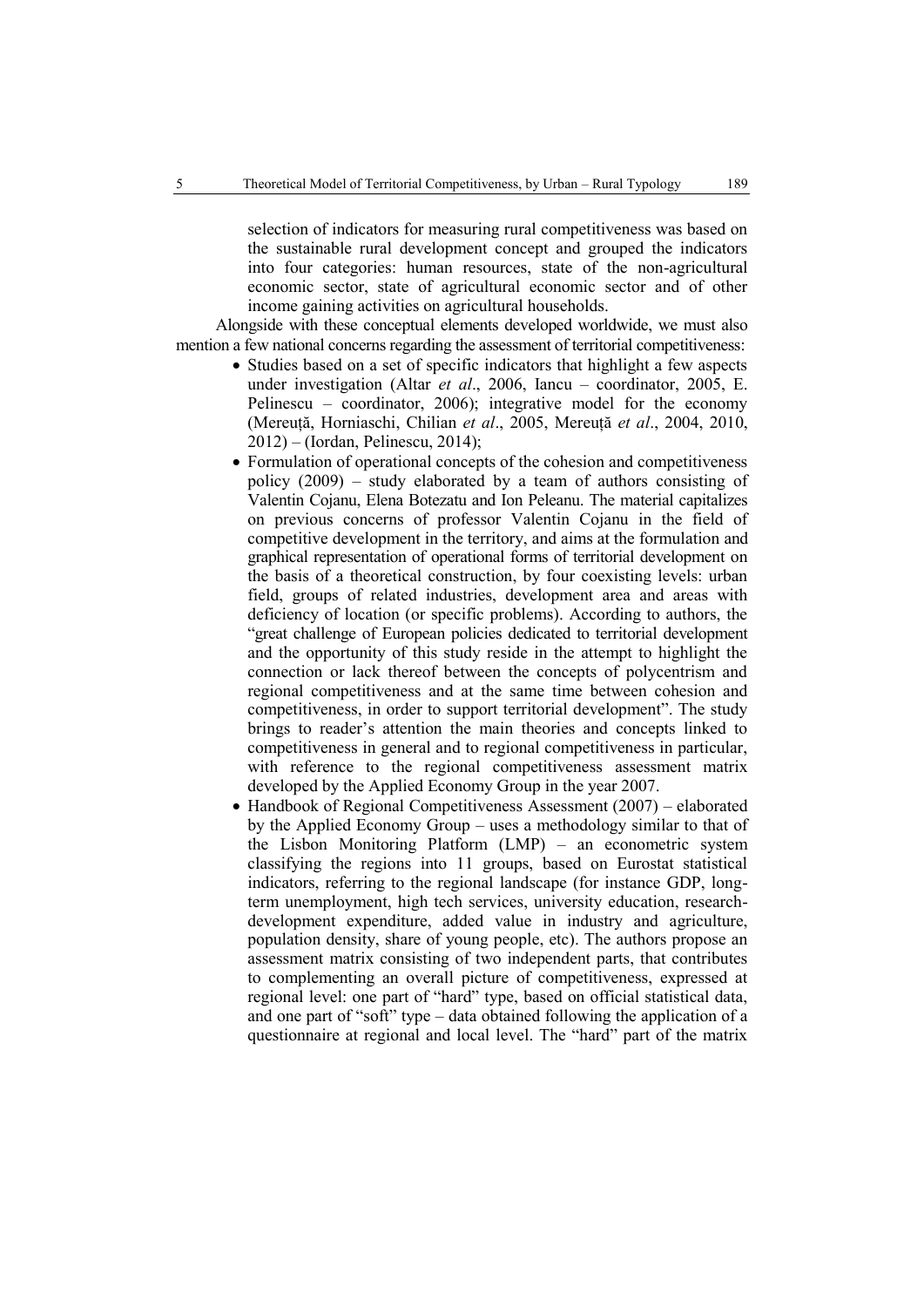starts from the complete list of 125 structural indicators from the Eurostat database, grouped into the following categories: general economic background, employment, innovation and research, economic reform, social cohesion, environment. Following the selection of indicators, in terms of relevance for competitiveness and availability, the authors retain 13 structural indicators for the purpose of the analysis, grouped into three great categories: economic, social and technological. The "soft" component of the matrix comprises a set of community indicators, at locality level, considered relevant for regional competitiveness. The authors support this approach through the heterogenous nature of regions, which include relevant sub-units that must be taken into account in designing the regional development policies.

- Regional competitiveness in Romania Maria Vincze (2003) highlights population's incomes expressed by GDP/capita as "*a measure of national economic and social competitiveness, of regional competitiveness respectively*". The formulation of this indicator is based on a mix of different inter-related factors, among which the most important are represented by labour productivity and employed population.
- Model for the assessment of county competitiveness compared to the regional level – Chițea, Dona (2016) – competitiveness assessment model constructed on 4 dimensions considered important for competitiveness at county level (human resources, agricultural sector economy, non-agricultural sector economy, specialization and innovation) and 16 relevant indicators.



Figure 2. Territorial competitiveness assessment methods/models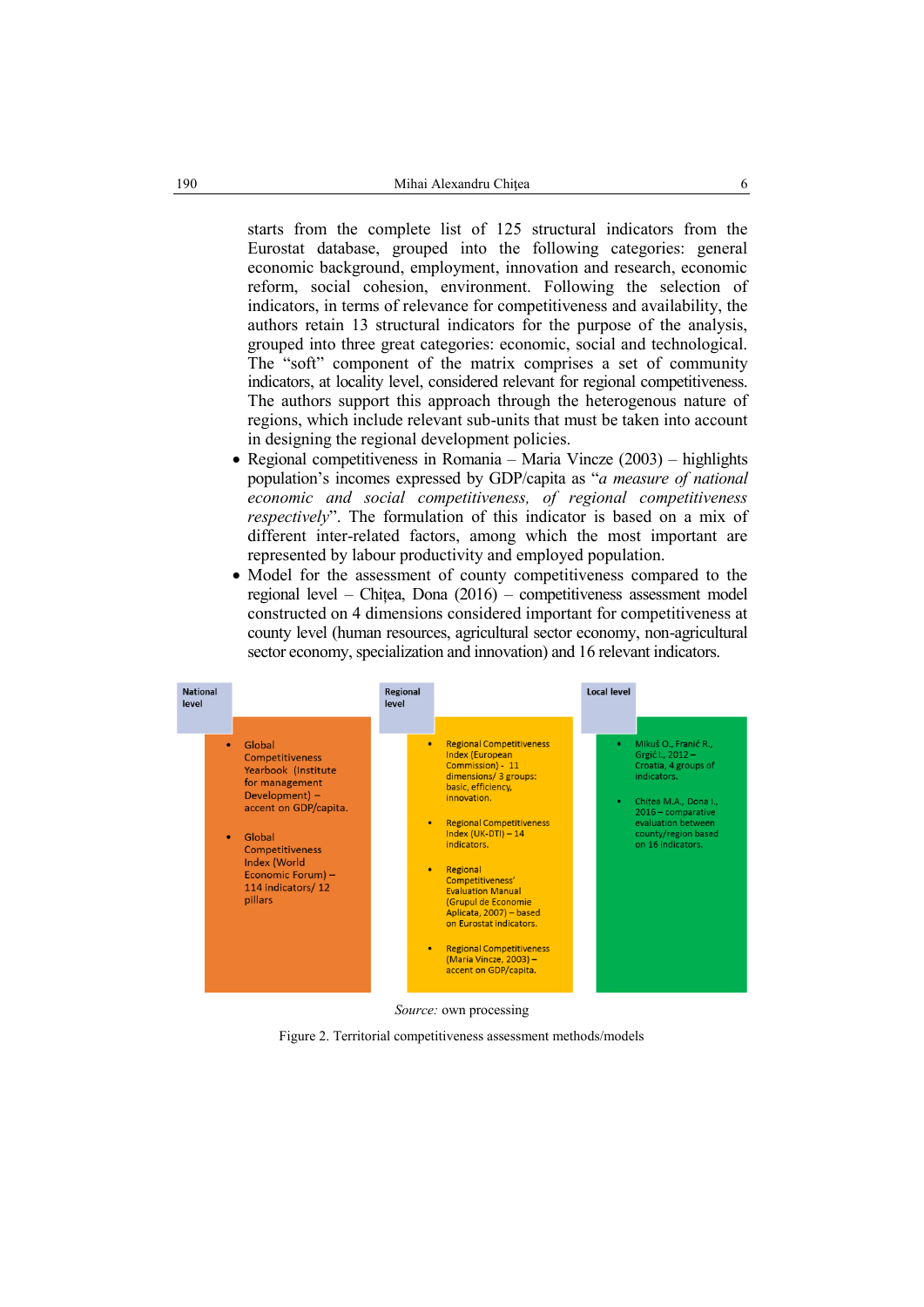### **3. MATERIAL AND METHOD**

Taking into consideration the theoretical background described above, for the purpose of our approach, competitiveness at county level can be described on the basis of six categories of factors (Criteria) referring to the economic, human and physical characteristics of the territorial units that determine the performance level: Economic performance, Population and labour force, Infrastructure, Education, Healthcare and Research-Development-Innovation. On the basis of these criteria, which put together the main identified indicators and the interconnections between these, we shall construct a composite indicator of competitiveness at county level. The statistical data were subjected to a standardization (normalization) operation, having in view that the indicators are expressed by different units of measure. For the design of graphical elements of map type, we used the GiS GeoDa software.



Figure 3. Integration of theoretical elements in the model architecture

# **4. RESULTS AND DISCUSSIONS**

The present paper is the first part of a multi-annual approach by which we intended to develop a model for competitiveness assessment at county level. In this first part, we shall present the defining elements that led us to the construction of the overall scheme of the model, the modality of data processing and their integration into the proposed assessment model. The second part will present the results obtained by populating the model with statistical data, the hierarchy of counties in terms of competitiveness, as well as their analysis by urban-rural typology.

For designing the theoretical model for the assessment of the competitiveness level of the 42 counties, 22 indicators have been selected, grouped under 6 criteria, considered as defining criteria for the evaluation of overall performance, expressed by competitiveness. The statistical data were obtained from the official databases elaborated by the National Institute of Statistics, i.e. Tempo-online and e-Demos.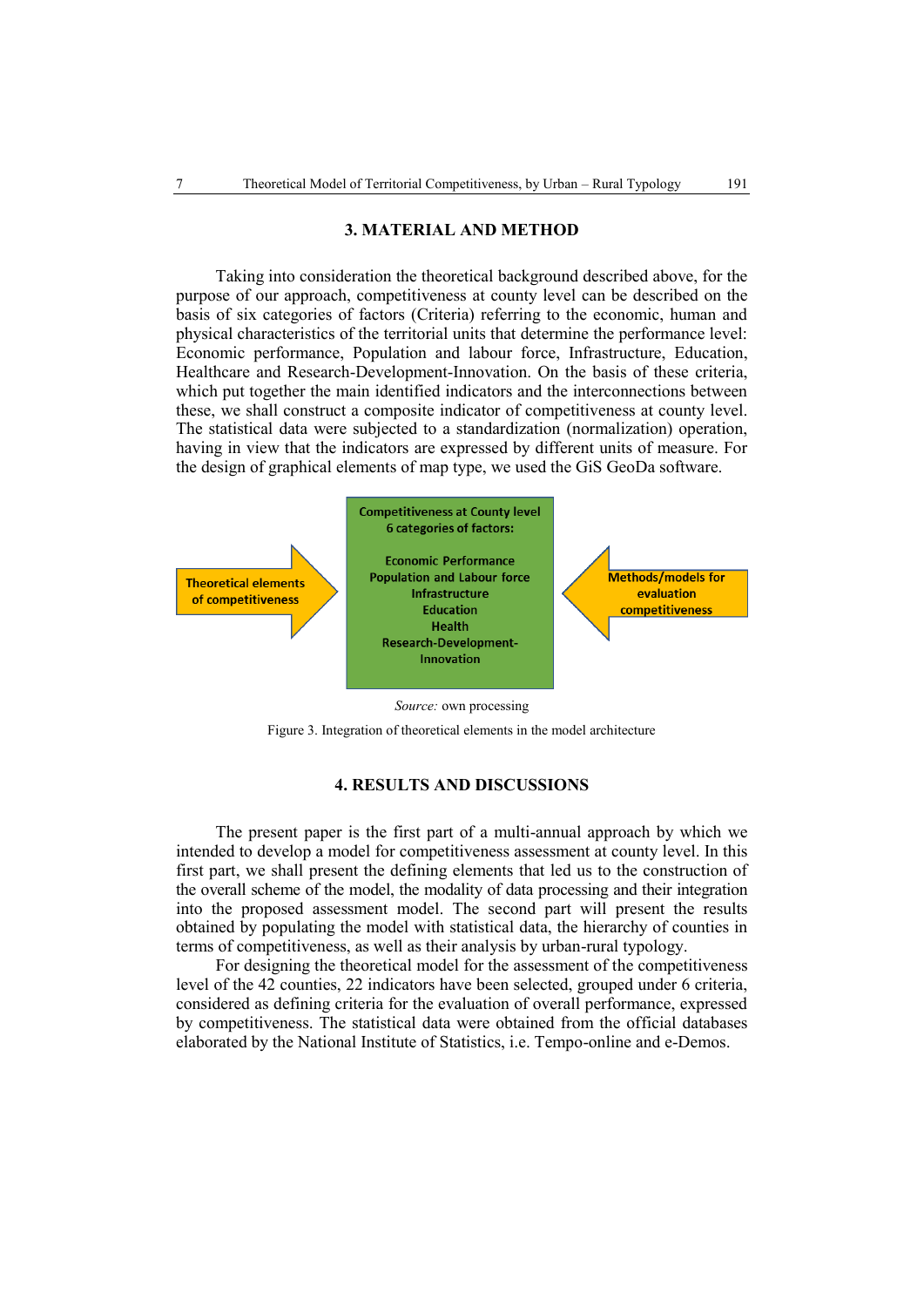The indicators were selected according to their relevance in describing the competitiveness of counties, as well as to their availability from official statistics, having in view that a series of indicators are not available at this territorial disaggregation level.



*Source:* author's own scheme

Figure 4. County Competitiveness Index scheme

The first criterion of the analysis – *Economic performance –* is the overall performance of investigated territorial units, on the basis of the results of their economic activity, over one year, and represents a very important indicator of the economic potential. This criterion consisted of the following indicators:

– *Gross domestic product/inhabitant* is a primary indicator measuring the economic performance of a territory, representing the total value of final goods and services produced throughout the year, divided by the number of inhabitants. GDP/inhabitant is an important indicator of the living standard of the population;

– *Turnover of active enterprises in the primary/secondary/tertiary sector*  represents the economic results, under the form of turnover, of the active enterprises in the 3 sectors, being an important indicator for revealing the economic activity structure at the level of territorial units. A local economy mainly based on only one activity sector is more vulnerable to changes of economic and social nature than those in which there is a balanced development of all the three sectors.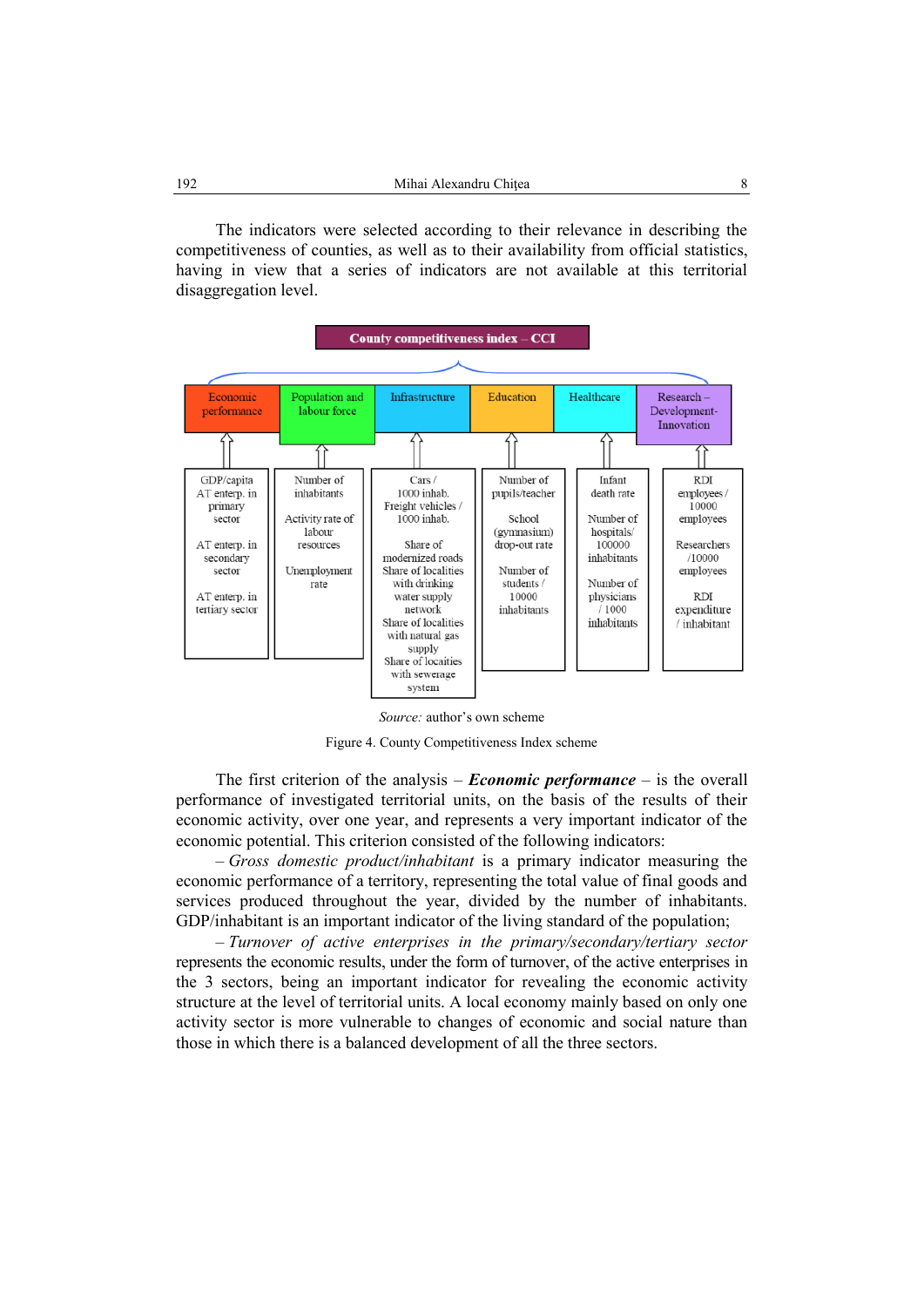The second criterion – *Population and labour force* – represents both an important resource of territorial units, with a strong influence on the development level, and an indicator of labour market performance. The following indicators were included under this criterion:

– *Number of inhabitants* – represents the human potential available in each county, having a dual nature, i.e. both production factor (labour force) and beneficiary of economic results obtained in this territory; in order to make a comparison at national level, it is possible to use the population by domicile, this being necessary, according to national legislation, to establish certain financial measures, as well as the categories of counties, municipalities and towns.

– *Activity rate of labour resources –* represents an important indicator of labour market development, expressed in percent ratio, between the civilian employed population and the labour resources (representing that category of the population that has the necessary physical and intellectual abilities to get involved in an economic activity);

– *Unemployment rate* – is an important indicator of the development level of labour market and of the economy, expressed as a ratio of the number of registered unemployed to the number of civilian active population.

The third criterion – *Infrastructure* – represents one of the most important defining elements of the overall development level, being very important both for the assessment of the quality of life of people from a certain area and for their economic development possibility, in terms of attracting new investments and development of current activities. The following indicators were included under this criterion:

– *Number of cars/1000 inhabitants* – expressing the population's mobility, both for professional and personal purpose, independently of the public and private transport systems;

– *Number of freight vehicles/1000 inhabitants* – represents a transport capacity indicator of goods and products (both those manufactured in the respective area and those resulting from trade relations) and of the volume of economic activities implicitly;

– *Share of modernized roads –* represents a qualitative indicator of road infrastructure, extremely important for facilitating the trade relations, mobility of commodities and people, as well as for attracting new investments in the investigated territorial units;

– *Share of localities with drinking water/natural gas supply networks/ sewerage system* representing 3 important technical infrastructure indicators for the people's quality of life, as well as support elements for the development of various economic activities, being also an advantage for potential investments.

The fourth criterion – *Education* – represents an essential element for supporting the social development and professional training of the population, ensuring the necessary premises for getting integrated into the social life, while at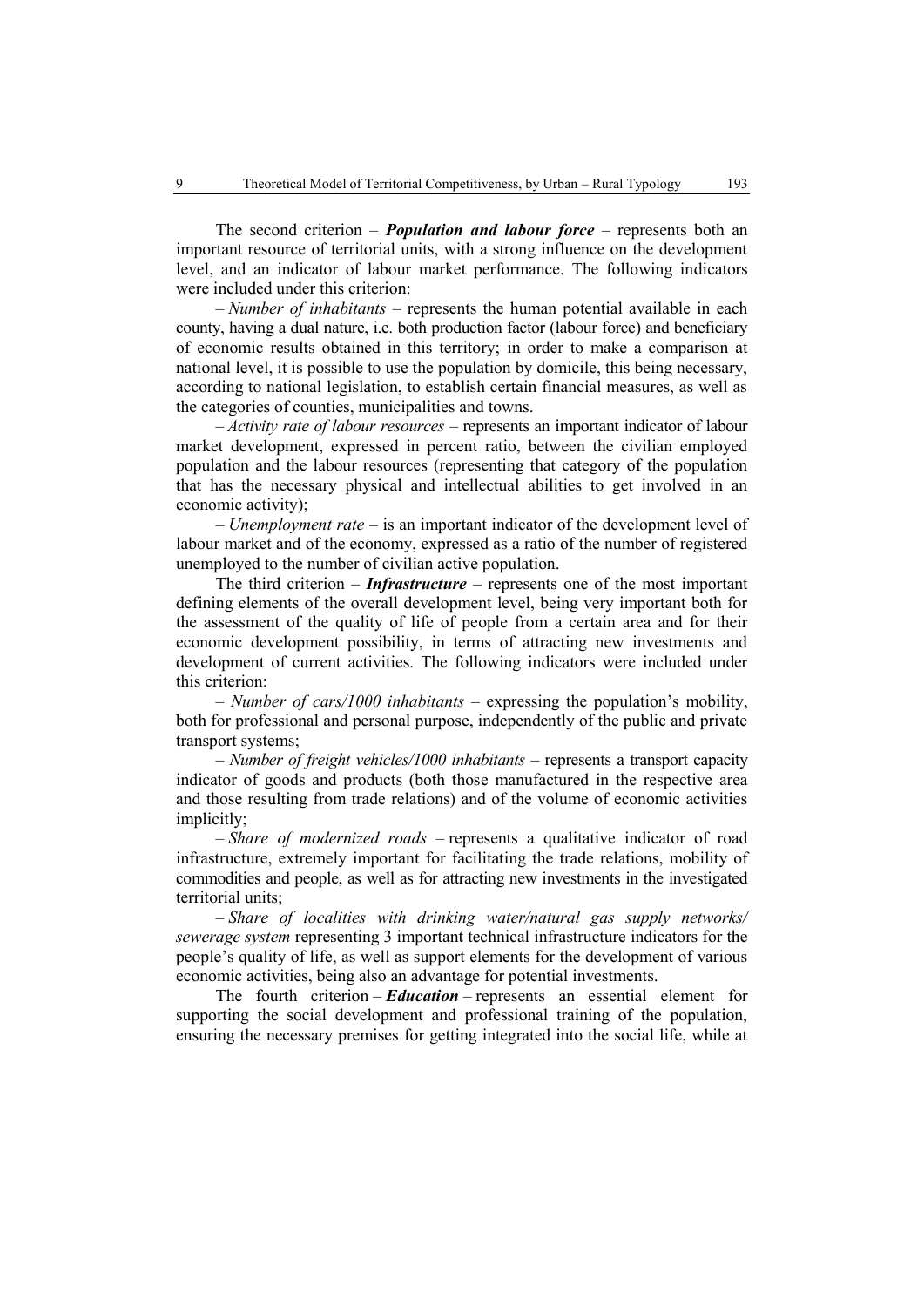the same time providing multiple opportunities of integration in the labour market. A high educational level of the population supports economic development and contributes to the increase of the quality of life, by ensuring a high income level. The following indicators were included under this criterion:

– *Number of pupils/teacher –* represents a qualitative indicator of the educational process; its higher values mean a higher load on the teaching staff and less individual time allocated to pupils;

– *School (gymnasium) drop-out rate* represents a qualitative indicator of the capacity of educational/administrative system to ensure the continuation of the educational process for certain pupils coming from families that are facing problems of various nature (poverty, disorganization, broken families);

– *Number of bachelor students / 10000 inhabitants* represents the school population from higher education – bachelor degrees in 10000 inhabitants.

The fifth criterion – *Healthcare* – represents an important element for the assessment of the quality, including indicators that refer to population's access to healthcare services. The following indicators were included under this criterion:

– *Infant death rate* – a basic indicator of the economic and social situation of a community and of population's health condition;

– *Number of hospitals/100000 inhabitants –* expresses population's access to the emergency healthcare services and specialised procedures provided by healthcare units of hospital type;

– *Number of physicians/1000 inhabitants* – expresses the population's access to qualified healthcare services in a given territory, closely relating to population's health condition.

The sixth criterion – *Research-development-innovation* – indicates the development potential based on high tech and innovative products/processes. The following indicators were included under this criterion:

– *RDI employees in 10000 employees* indicates the number of employees in the research-development-innovation sector in the territorial units in total employed population;

– *Number of researchers in 10000 employees* represents the qualified human capital in research-development-innovation in total employed population;

– *RDI expenditure/inhabitant* represents the total expenditure in Research& Development, including the current costs (labour) and the capital (investment) costs in relation to the number of inhabitants.

The first stage in the processing of statistical data included in the model of competitiveness assessment at county level (County Competitiveness Index – CCI) is data standardization/normalization, having in view that the indicators are expressed by different units of measure, as well as their nature, *de maximum* or *de minimum* respectively*.* Most indicators included in CCI are *de maximum* indicators, only 4 indicators being *de minimum* indicators (unemployment rate, number of pupils/teacher, school drop-out rate and infant death rate). In the case of *de maximum* indicators, their higher values reveal a better performance of investigated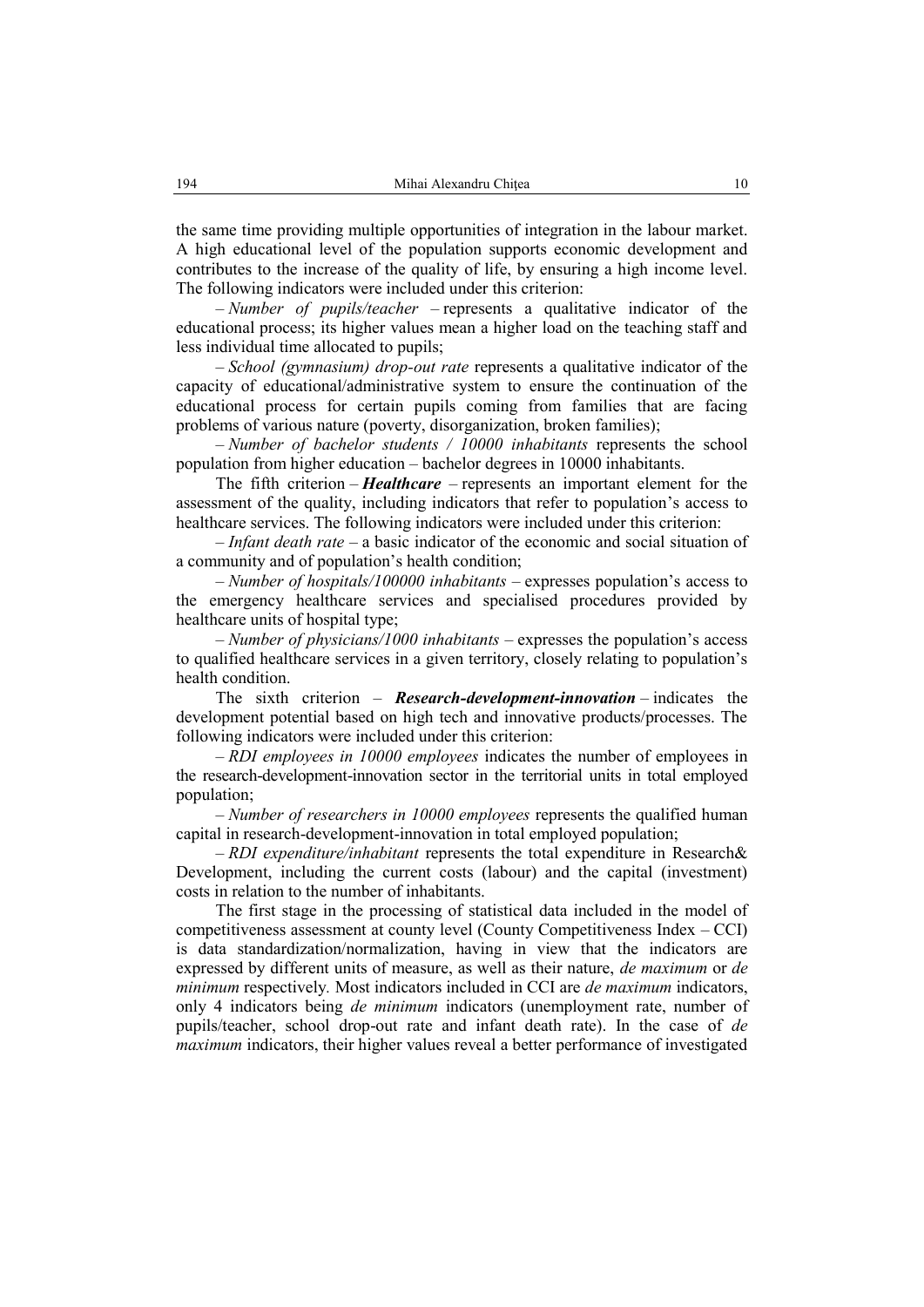territorial units; at the same time, in the case of *de minimum* indicators, the higher values point to a series of deficiencies existing at county level, to a lower performance respectively. For data normalization, the indicators available for each county were taken into account  $(V1, 2...22)$  and the 42 territorial units – counties (administrative county units-ACU 1, 2...42), namely:

| anı |  |
|-----|--|
|-----|--|

| County/indicator   | V1 | V2 | $\cdots$ | V22 | V1         | V2         | $\cdots$ | V22        |
|--------------------|----|----|----------|-----|------------|------------|----------|------------|
|                    |    |    |          |     | normalized | normalized |          | normalized |
| ACU1               |    |    |          |     |            |            |          |            |
| $\cdots$           |    |    |          |     |            |            |          |            |
| ACU42              |    |    |          |     |            |            |          |            |
| Maximum            |    |    |          |     |            |            |          |            |
| Minimum            |    |    |          |     |            |            |          |            |
| Absolute amplitude |    |    |          |     |            |            |          |            |

Normalization of variables

*Source:* author's own scheme



Figure 5. Integrating the values of criteria in CCI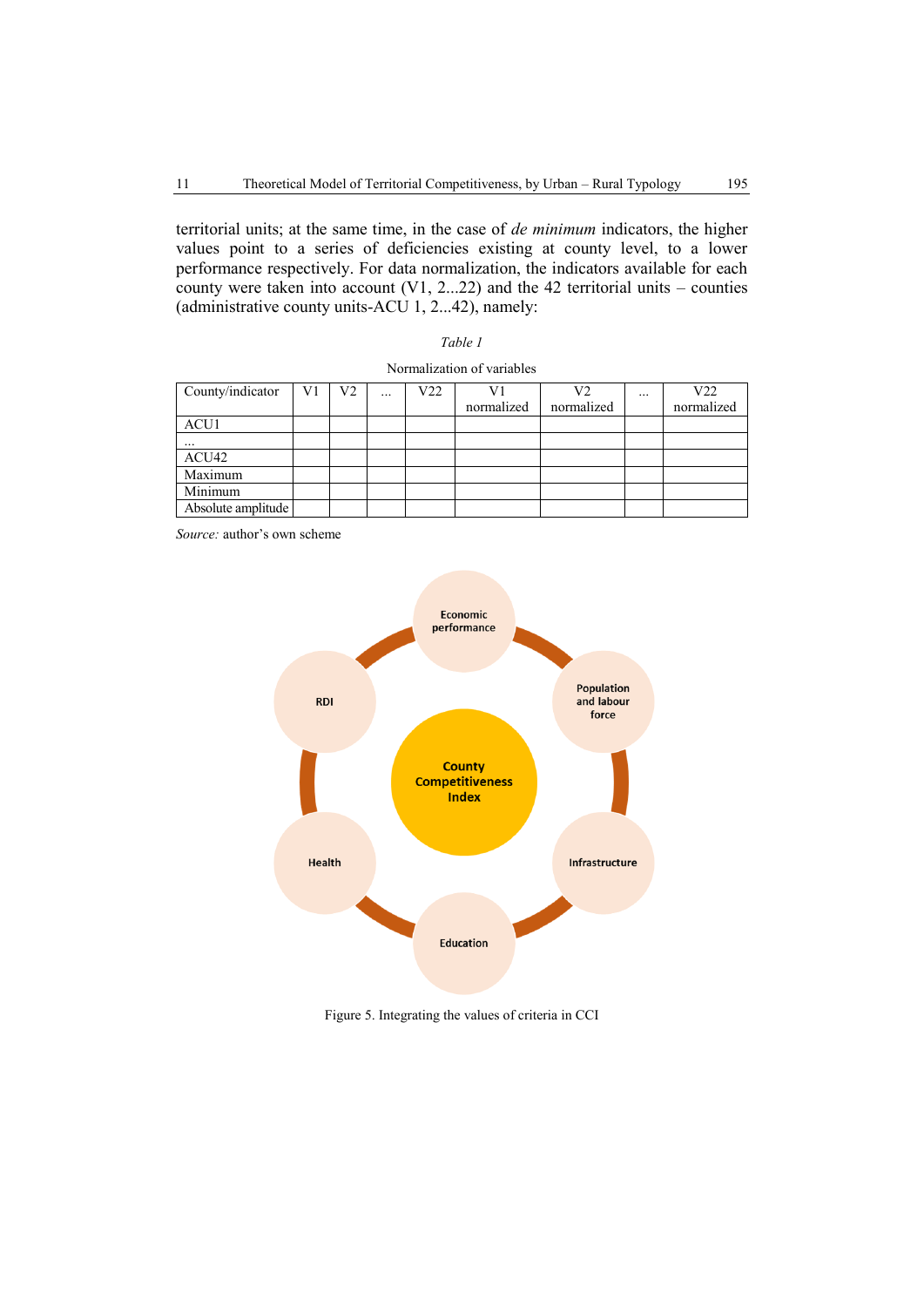In order to avoid negative values, out of the usual standardization methods we opted for that which takes into consideration the maximum and minimum value of indicators, on the basis of which their absolute amplitude was calculated. For the minimum indicators, the minimum and the maximum values were reversed, as the lower values of these describe a better performance of territorial units. After the data have been introduced in the template described above, the next operation is the normalization of indicators, according to the following formula:  $V_i$ <sub>n</sub> = ( $v_i$  -  $v_i$ min)/ **aa**<sub>*i*</sub>, where  $\mathbf{V}$ *i*<sub>n</sub> represents the normalized value of indicator *i*,  $v_i$  represents the value of indicator *i*,  $v_i$  min represents the minimum value of indicator *i*, and  $a_i$  is the absolute amplitude of indicator *i.*

Summing the normalized values of indicators, a value will be obtained for each criterion in the composition of the model, and by summing these resulting values the final value of the **County Competitiveness Index (CCI)** will result. The processing of the statistical data included in the theoretical model of competitiveness assessment was achieved with the specialised SPSS software (descriptive analyses, correlations, Pearson coefficient), detaching the determining causality relations and identifying the trends (through the factor analysis module).

For each criterion a summary picture has been achieved, which contains the initial data, maximum and minimum values, amplitude, as well as the final values after their normalization, as well as the final score for this criterion, at county level

For the graphical representation of the partial and final results, we have opted to design maps based on the GIS GeoDa software, having in view the large number of territorial units. For this purpose, the data corresponding to the criteria must be introduced in the table format of the program, for each county in part; these, in their turn, have been assigned a unique SIRUTA code, on the basis of which the graphical representations are created. For illustration purpose, such a map is presented below, for the Economic Performance criterion. Having in view that the statistical data for each criterion were first standardised, the negative value being thus avoided by this operation, and the total represents a positive value, we chose the Equal Intervals (4) option for grouping the counties, according to their hierarchy (for each criterion). In the case above, the lighter colours highlight a better positioning of counties in the ranking achieved for the Economic Performance criterion, while the darker colours indicate poorer results from this point of view.

Besides the hierarchization of territorial units (counties) by the 6 criteria, as well as by the final value of the *County Competitiveness Index* (CCI), the second part of our approach will include an analysis in dynamics of the component indicators, over 10 years, structured by urban-rural typology. This will make it possible to highlight the evolution of the three types of counties – predominantly rural, intermediate and predominantly urban, in the investigated period, as well as to formulate customized sustainable development directions, based on local characteristics, potential and priorities.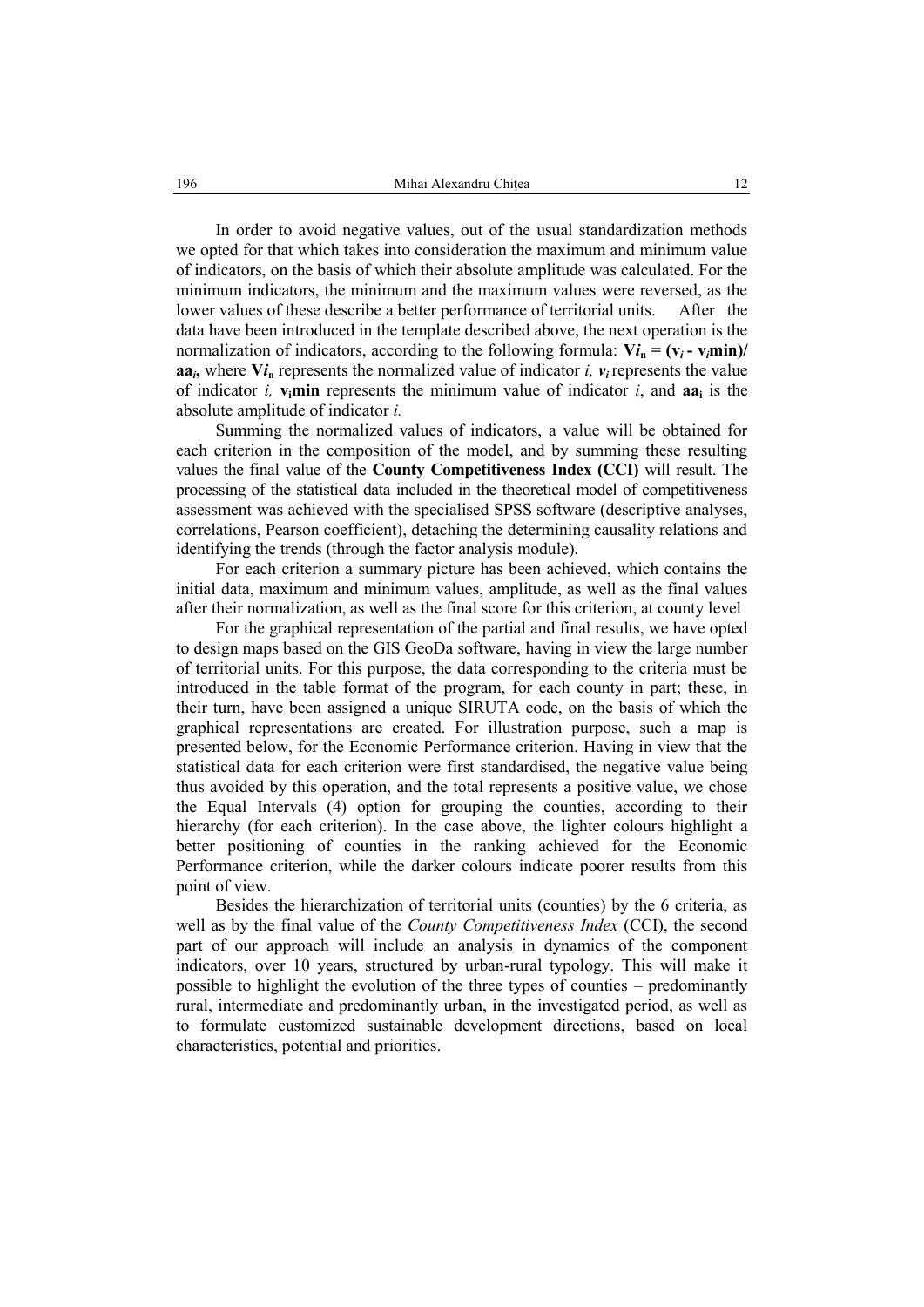

*Source:* Author's own GeoDa processing, National Institute of Statistics data Figure 6. Graphical representation model, Economic Performance criterion

# **5. CONCLUSIONS**

This endeavour to develop a model for overall performance assessment of territorial units at county level is based on a series of previous concerns in the field of assessing the territorial competitiveness at higher aggregation levels, i.e. regional, macroregional. The starting point was represented, following the consultation of the world and national literature, by focusing on a less approached level, the local level respectively, which in the present approach covers the category of counties in Romania. Furthermore, having in view the fact that the higher aggregation levels, i.e. regional, macroregional, represent simple statistical units, without own status and self- administration, created out of the need of equivalence with similar units at EU level, as well as of the need to manage the EU regional development funds, the opportunity of assessing competitiveness at county level appeared naturally, as a continuation of previous endeavours. Another reason was the fact that, as we go forward to higher aggregation levels, the local information is merged in a result that no longer allows to highlight the specific characteristics at county level, the one that has administrative status as well as specific institutions for territory administration. In this context, the aim of our endeavour was to develop a county competitiveness assessment model to enable deeper analyses of the socio-economic elements that lie at the basis of activities at this level, as well as to integrate them into a final score that supports the